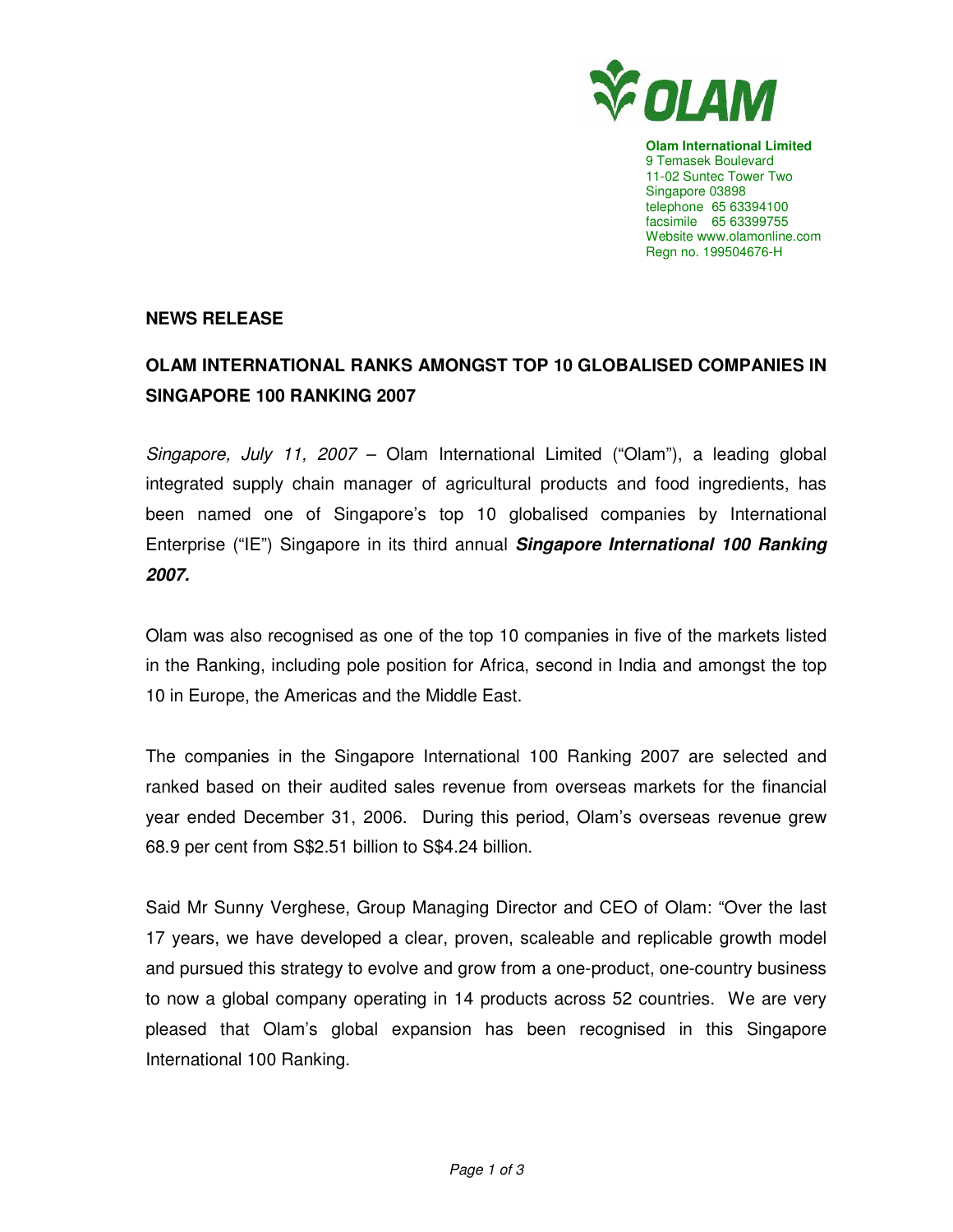

"Our next phase of growth will be accelerated by our expansion into new territories through acquisitions, such as Oceania. We are now developing an M&A capability that will enable us to build global leadership position across most of our businesses."

## **Other Recognitions in 2007**

In May 2007, Olam came up tops at the **Singapore Corporate Awards 2007**, bagging Awards in three of the five categories – Gold for Annual Report Award (Newly-listed firms), Silver for Best Managed Boards Award and Bronze for Best Investor Relations for companies with market capitalisation exceeding S\$500 million.

Most recently, Olam was named **Stevie Winner for Best Investor Relations Program**  in June 2007 from the US-based **2007 International Business Awards.** 

Mr Verghese was awarded **Best Executive in Singapore for 2006** by **Asiamoney** in January 2007. He was also named **Outstanding Chief Executive of the Year** by The Singapore Business Awards in March 2007.

## **About Olam International Limited**

Olam is a leading global integrated supply chain manager of agricultural products and food ingredients. Today, the Group manages an integrated supply chain for 14 agricultural products with a direct presence in 52 countries, supplying these to over 3,800 customers in more than 55 destination markets, and employing over 6,300 employees worldwide.

Headquartered in Singapore and listed on the SGX-ST on February 11, 2005, it currently ranks among the 40 largest listed companies in Singapore in terms of market capitalisation. Olam is a component stock of the benchmark Straits Times Index from February 5, 2007. Additional information on Olam can be found on its website at www.olamonline.com.